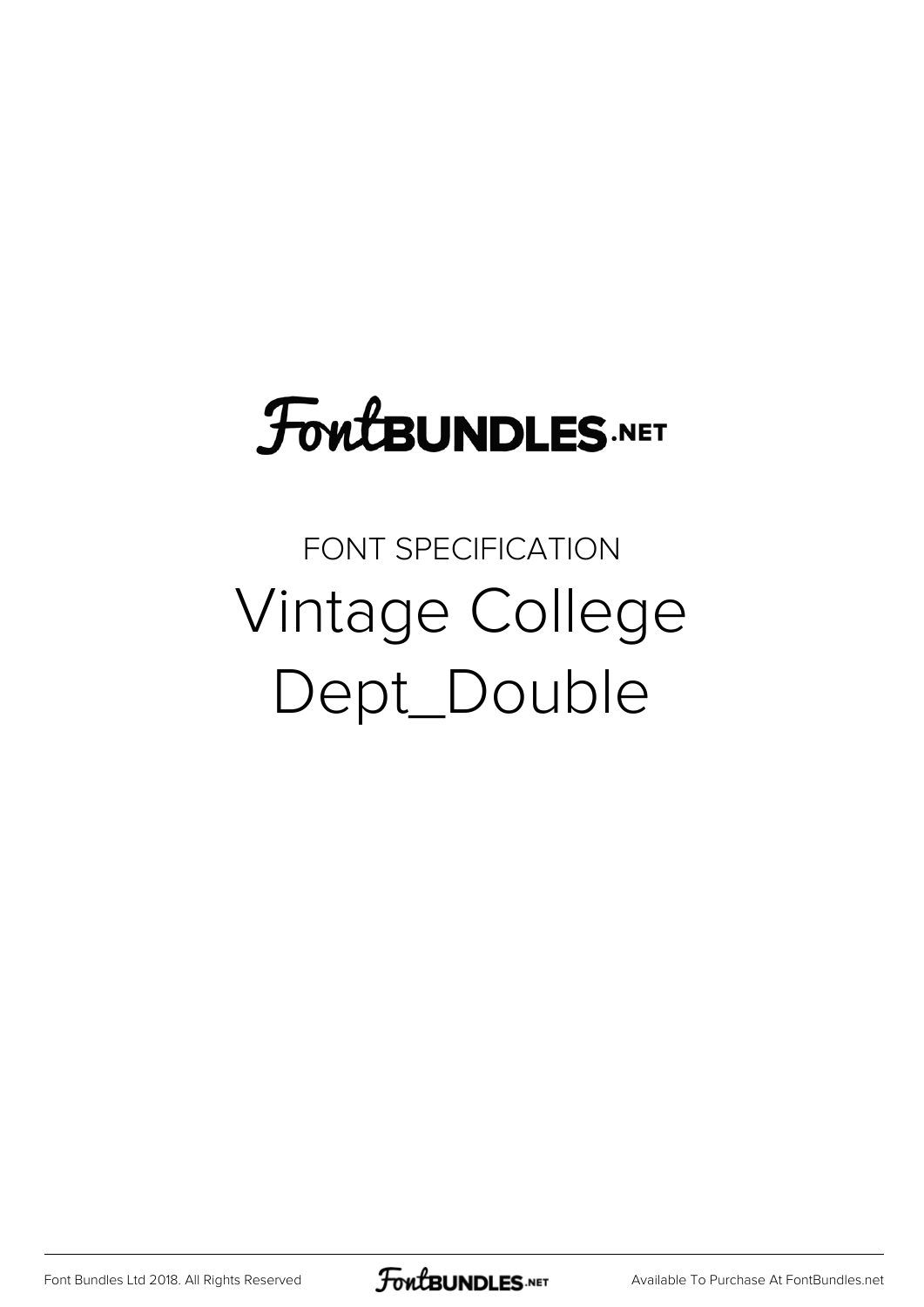#### VINTAGE COLLEGE DEPT\_double\_UP -Regular

**Uppercase Characters** 

## A B C D E F G H I J K L M N O P Q R S T UVWXYZ

Lowercase Characters

# a b c d e f g h i j k l m n o p q r s t v **y** w x y z

**Numbers** 

### 0123456789

**Punctuation and Symbols** 

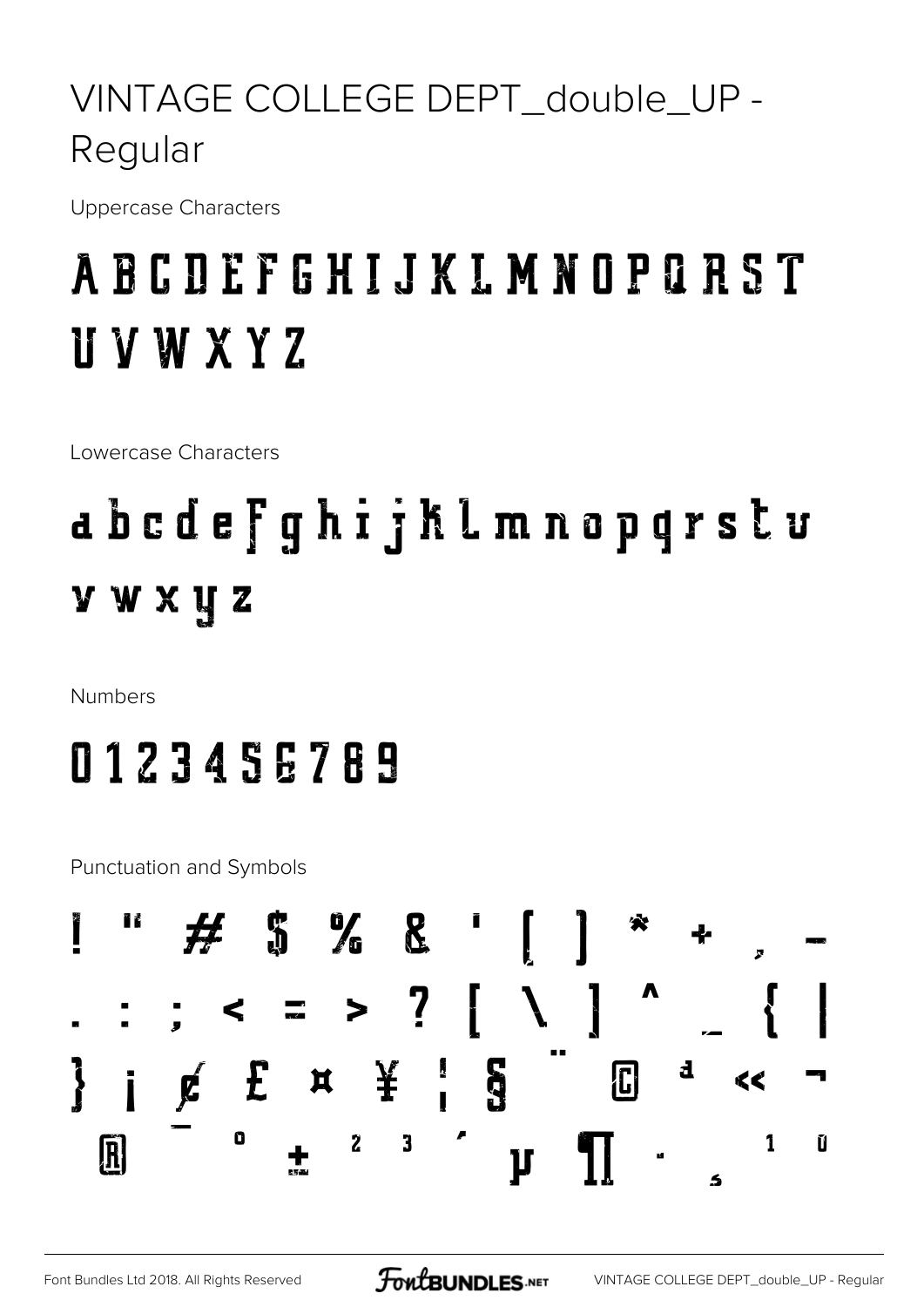$\frac{1}{4}$   $\frac{1}{2}$   $\frac{3}{4}$ All Other Glyphs À Á Â Ã Ä Å Æ Ç È

- É Ê Ë Ì Í Î Ï Ð Ñ
- Ò Ó Ô Õ Ö × Ø Ù Ú Û Ü Ý Þ ß à á â ã

ä å æ ç è é ê ë ì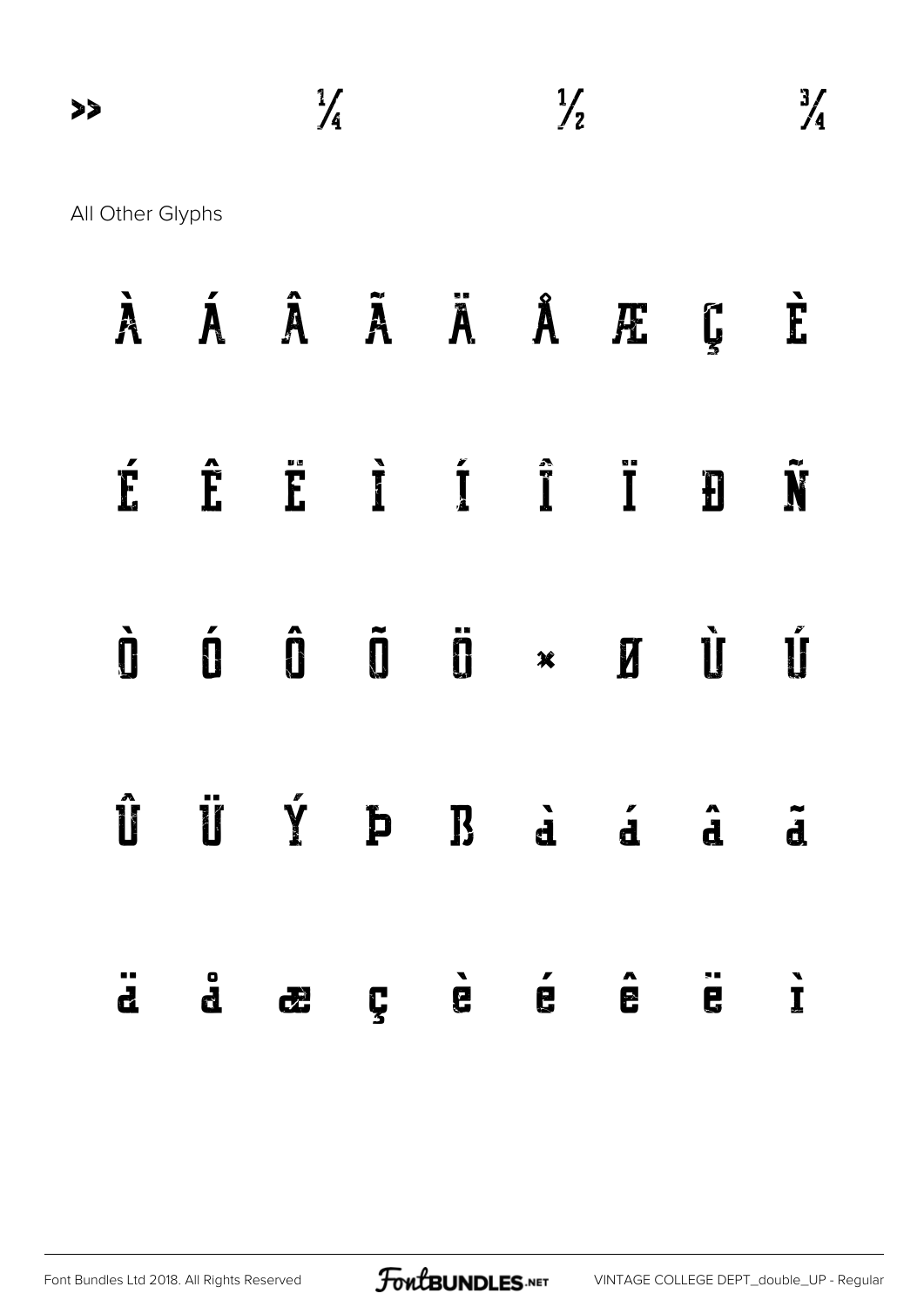|  | $\tilde{\mathbf{i}}$ $\tilde{\mathbf{i}}$ $\tilde{\mathbf{i}}$ $\tilde{\mathbf{d}}$ $\tilde{\mathbf{n}}$ $\tilde{\mathbf{o}}$ $\tilde{\mathbf{o}}$ $\tilde{\mathbf{o}}$ $\tilde{\mathbf{o}}$ |  |  |  |
|--|----------------------------------------------------------------------------------------------------------------------------------------------------------------------------------------------|--|--|--|
|  |                                                                                                                                                                                              |  |  |  |
|  |                                                                                                                                                                                              |  |  |  |
|  |                                                                                                                                                                                              |  |  |  |
|  | $\frac{1}{2}$ , t t /                                                                                                                                                                        |  |  |  |
|  | F $\epsilon$ Pts $\epsilon$ No TM $\partial$ $\Delta$ $\Box$                                                                                                                                 |  |  |  |
|  | $\sum$ - / $\sqrt{ }$ $=$ $\int$ $=$ $\le$                                                                                                                                                   |  |  |  |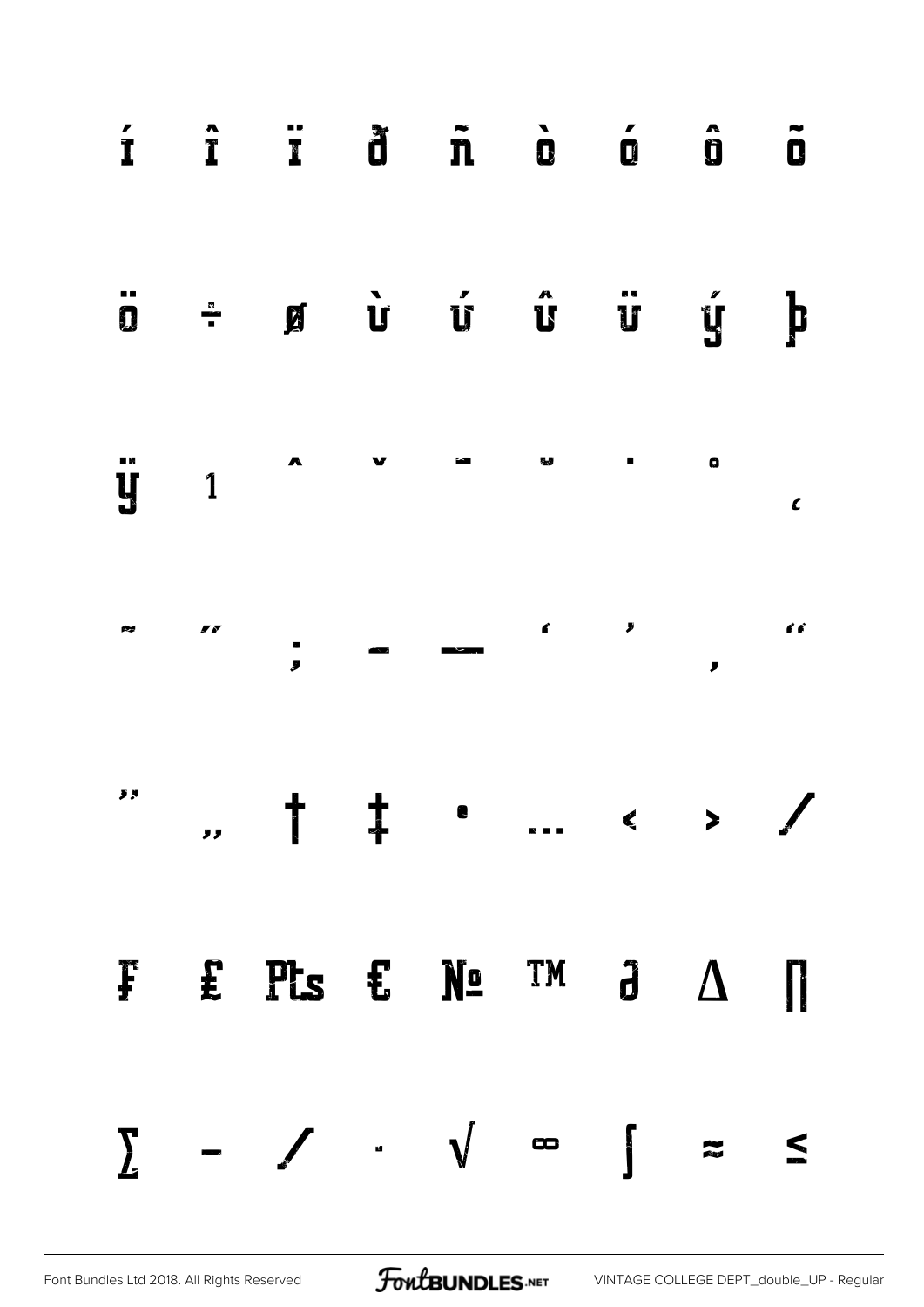# ≥ ff fi fl ffi ffl st

 $\boxed{2}$ 

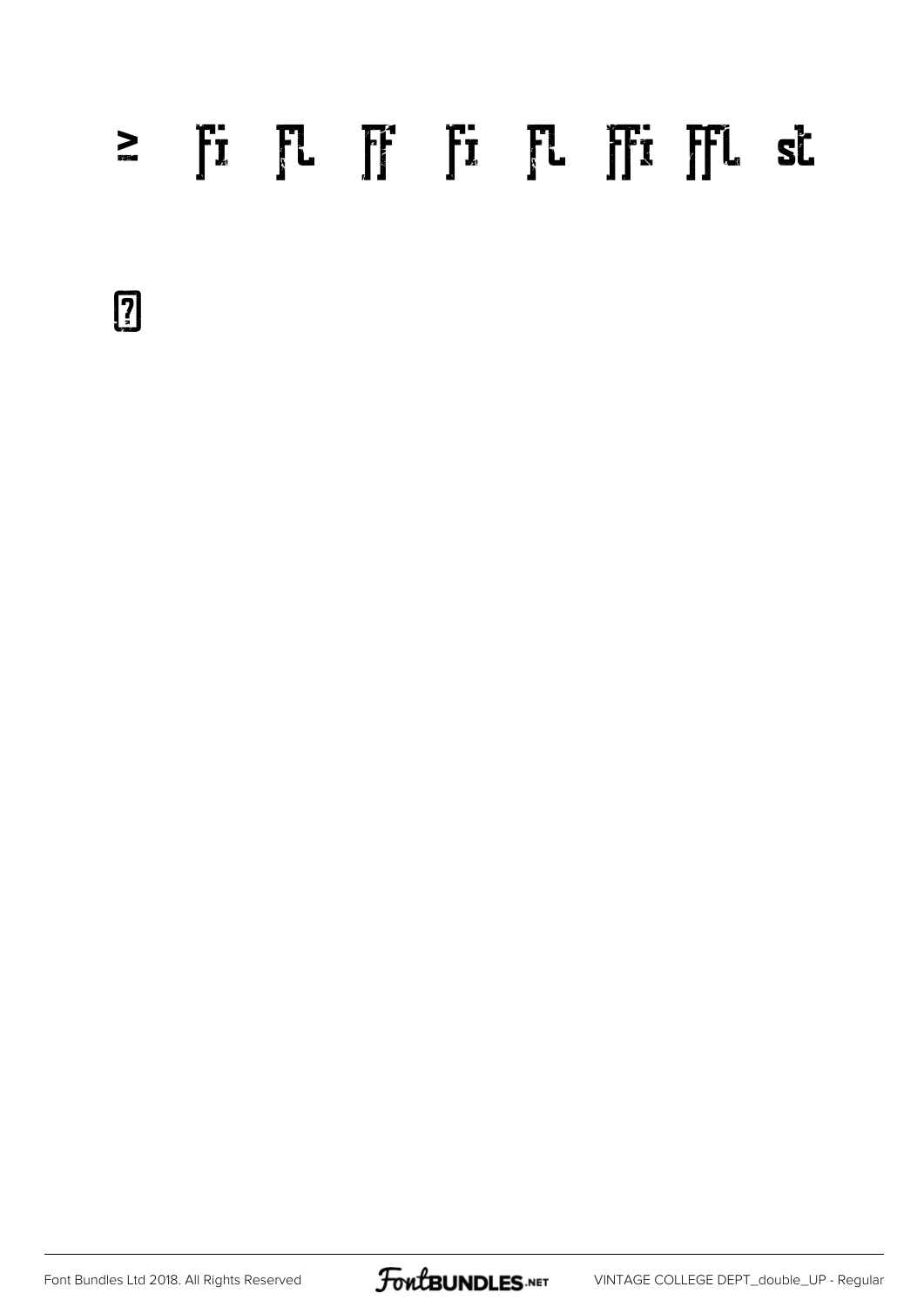#### **VINTAGE COLLEGE** DEPT\_double\_BOTTOM - Regular

**Uppercase Characters** 

## A B C D E 7 S N I J K L M N O P Q R S T U Y W X Y Z

Lowercase Characters

## abedsfghijhlmnopqrstv y w x y z

**Numbers** 

0123456789

**Punctuation and Symbols** 

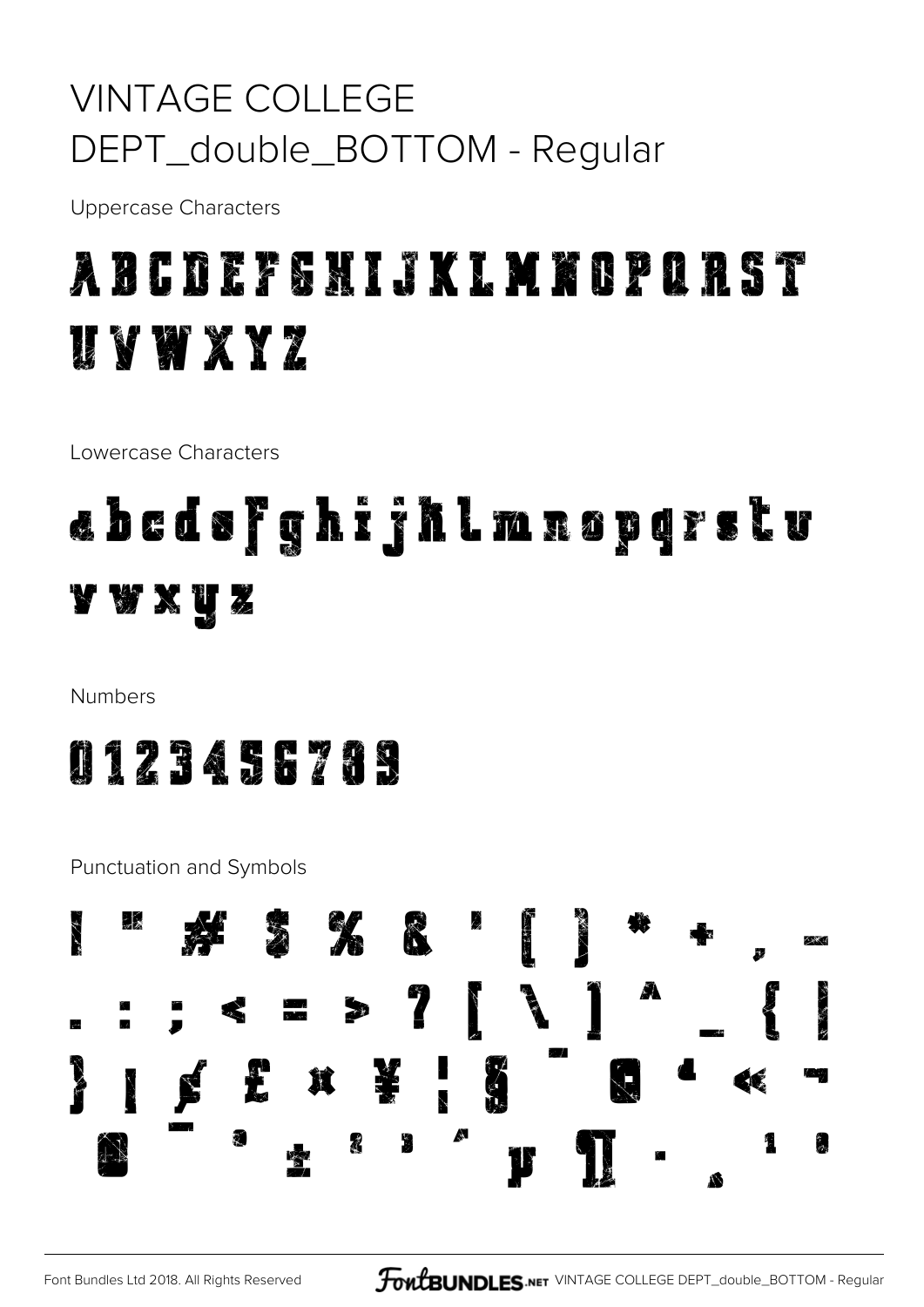|   |                                       |     |                    |                         | AÁÂÃ AA AEG                         |                    | <b>THE REA</b> |
|---|---------------------------------------|-----|--------------------|-------------------------|-------------------------------------|--------------------|----------------|
|   |                                       |     | FI 191             |                         |                                     | 7                  |                |
|   | $\mathbf{\hat{u}}$ $\mathbf{\hat{u}}$ |     |                    |                         | $\mathbf{0} \rightarrow \mathbf{0}$ |                    | KH             |
| Î |                                       | ÜÝÞ |                    |                         | $\mathbf{B}$ d d d                  |                    |                |
| 1 | $\frac{2}{4}$                         |     | $\hat{\mathbb{Q}}$ | $\bullet \quad \bullet$ |                                     | $\hat{\mathbf{y}}$ | <b>Alla</b>    |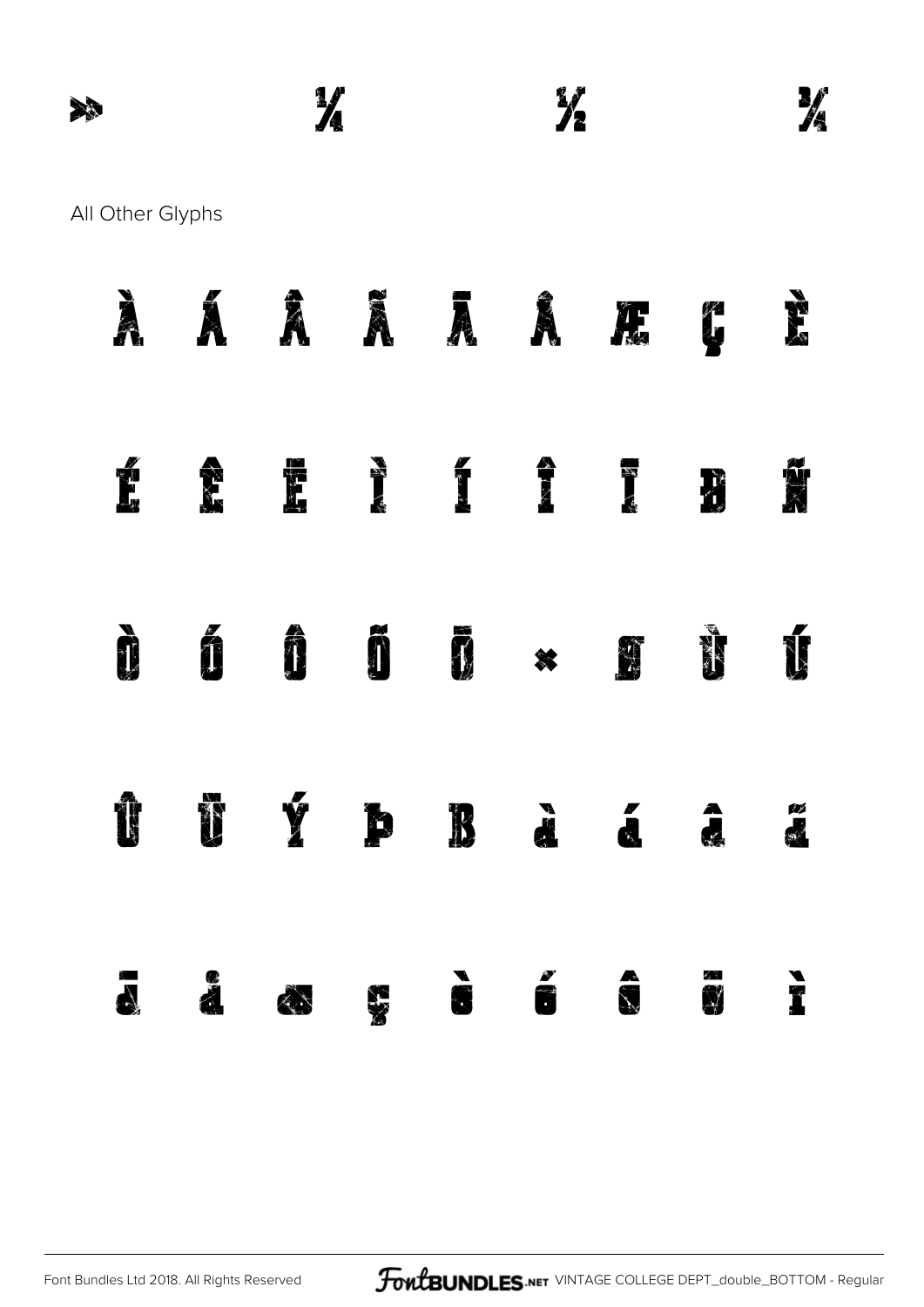|                 | $\tilde{z}$ are an and $\tilde{u}$ and $\tilde{u}$ and $\tilde{u}$                                                                                                                                                                                                                                                  |       |  |           |           |
|-----------------|---------------------------------------------------------------------------------------------------------------------------------------------------------------------------------------------------------------------------------------------------------------------------------------------------------------------|-------|--|-----------|-----------|
|                 | <b>a</b> + a à ú â à g þ                                                                                                                                                                                                                                                                                            |       |  |           |           |
| $\frac{1}{2}$ 1 |                                                                                                                                                                                                                                                                                                                     |       |  | $\bullet$ | $\bullet$ |
|                 |                                                                                                                                                                                                                                                                                                                     | SK 25 |  |           | 44        |
| JJ              | $\frac{1}{2}$ $\frac{1}{2}$ $\frac{1}{2}$ $\frac{1}{2}$ $\frac{1}{2}$ $\frac{1}{2}$ $\frac{1}{2}$ $\frac{1}{2}$ $\frac{1}{2}$ $\frac{1}{2}$ $\frac{1}{2}$ $\frac{1}{2}$ $\frac{1}{2}$ $\frac{1}{2}$ $\frac{1}{2}$ $\frac{1}{2}$ $\frac{1}{2}$ $\frac{1}{2}$ $\frac{1}{2}$ $\frac{1}{2}$ $\frac{1}{2}$ $\frac{1}{2}$ |       |  |           |           |
|                 | FC FC CHOIX 3 A                                                                                                                                                                                                                                                                                                     |       |  |           |           |
|                 | $\blacksquare$ $\blacksquare$ $\blacksquare$ $\blacksquare$ $\blacksquare$ $\blacksquare$ $\blacksquare$ $\blacksquare$ $\blacksquare$ $\blacksquare$ $\blacksquare$ $\blacksquare$ $\blacksquare$ $\blacksquare$                                                                                                   |       |  |           | 塔         |